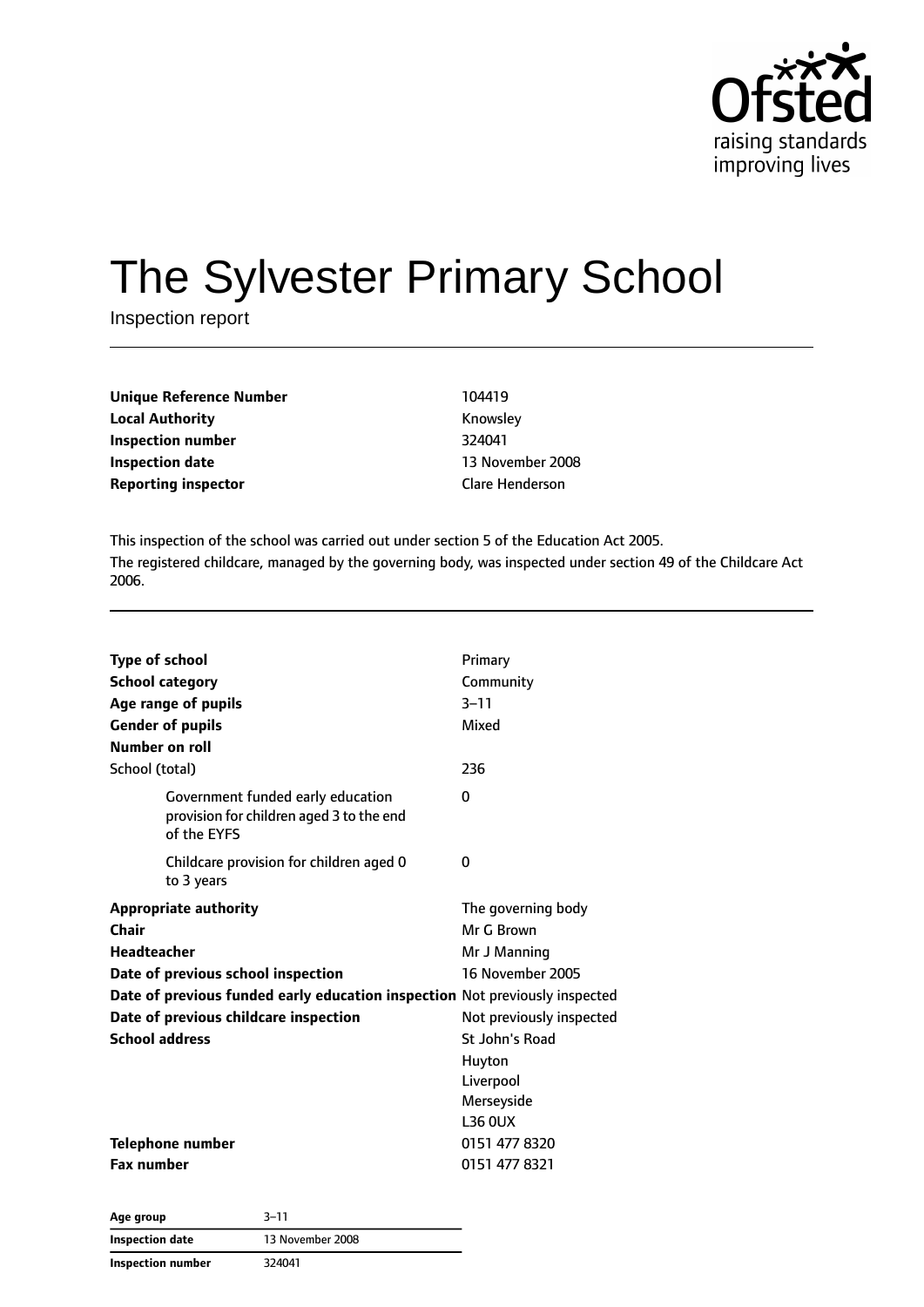.

<sup>©</sup> Crown copyright 2008

Website: www.ofsted.gov.uk

This document may be reproduced in whole or in part for non-commercial educational purposes, provided that the information quoted is reproduced without adaptation and the source and date of publication are stated.

Further copies of this report are obtainable from the school. Under the Education Act 2005, the school must provide a copy of this report free of charge to certain categories of people. A charge not exceeding the full cost of reproduction may be made for any other copies supplied.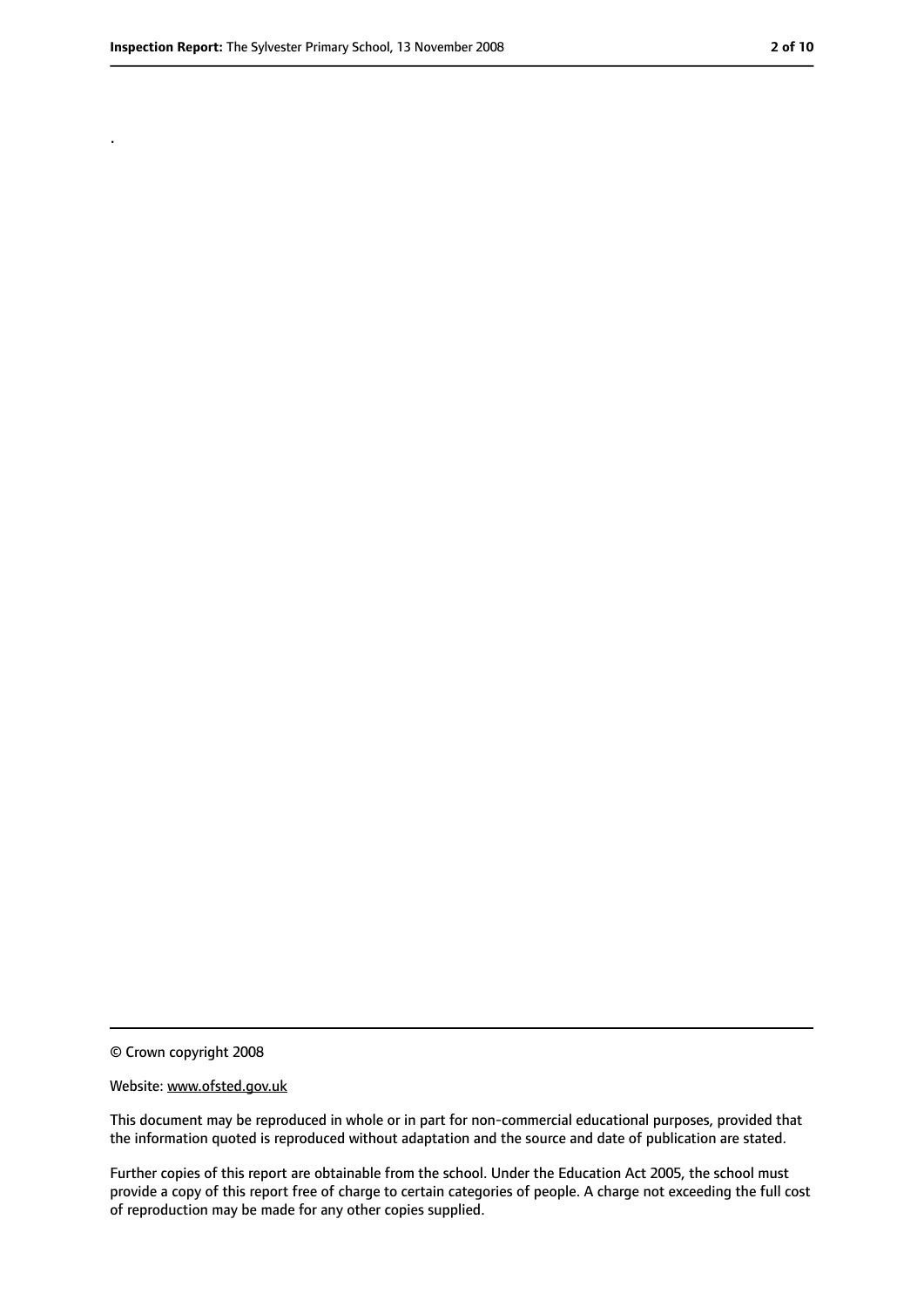## **Introduction**

The inspection was carried out by two Additional Inspectors.

The inspectors evaluated the overall effectiveness of the school and investigated the following issues: the achievement of boys and more able pupils in writing, the effectiveness of the Early Years Foundation Stage (EYFS) and the quality of leadership and management in the school. Evidence was collected from the observation of lessons, the scrutiny of pupils' work and records of their progress, and examination of other documentation, including completed parents' questionnaires. Discussions were held with pupils, staff and the chairperson of the governing body. Other aspects of the school's work were not investigated in detail, but the inspectors found no evidence to suggest that the school's assessments, as given in its self-evaluation, were not justified, and these have been included where appropriate in the report.

#### **Description of the school**

This is a large school. It serves an area of social disadvantage. The proportion of pupils eligible for free school meals is much higher than average. An above average percentage of pupils have learning difficulties and/or disabilities. Almost all pupils speak English as their first language. A small proportion of pupils is from a minority ethnic group. None of these pupils is at an early stage of learning English. Children begin school in the EYFS Nursery class. Before and after-school care, provided by an external group, is available within the school and is the subject of a separate inspection. The school has gained a raft of awards including Activemark, National Clean Air, Healthy Schools and Investors in People.

#### **Key for inspection grades**

| Grade 1 | Outstanding  |
|---------|--------------|
| Grade 2 | Good         |
| Grade 3 | Satisfactory |
| Grade 4 | Inadequate   |
|         |              |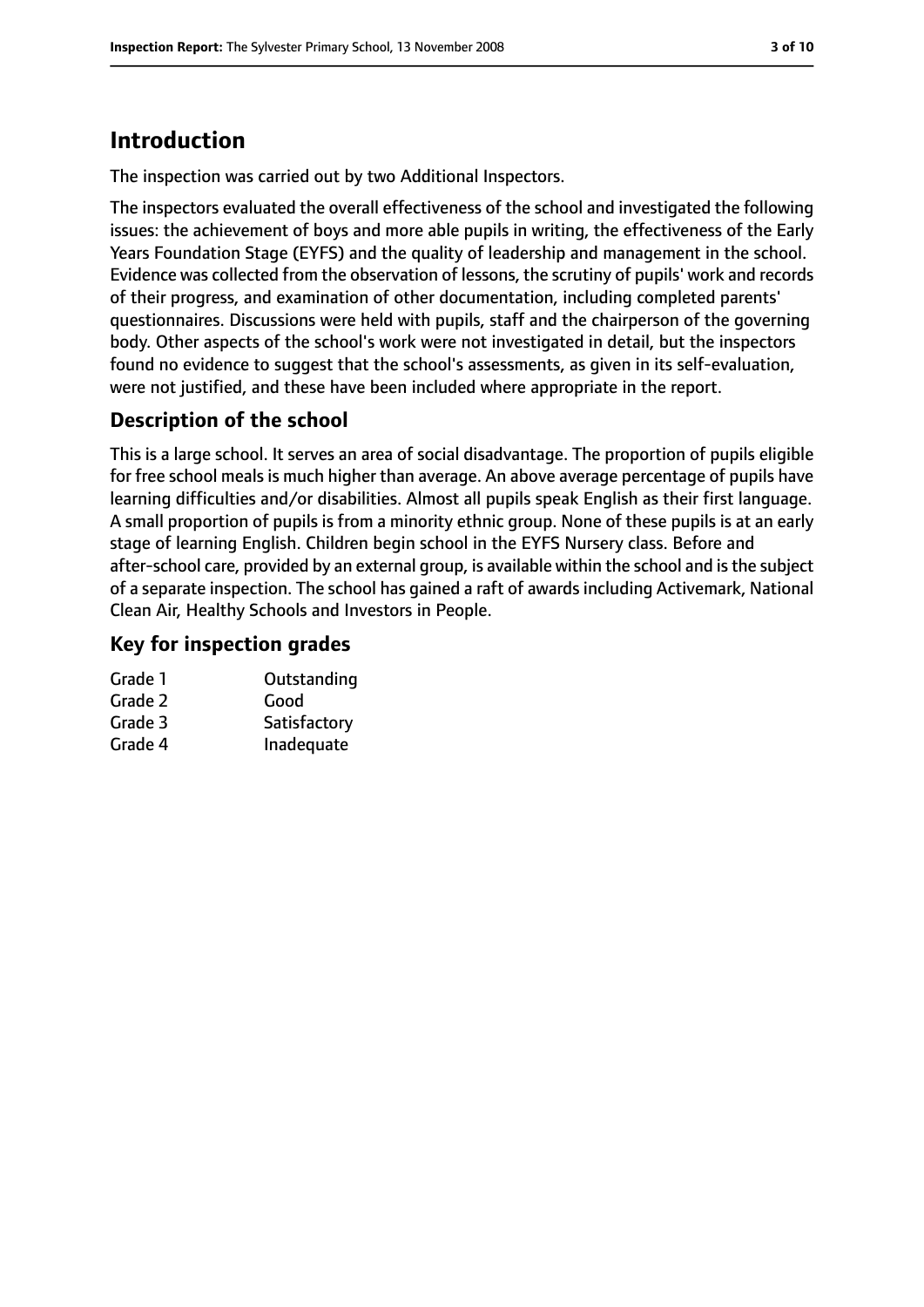## **Overall effectiveness of the school**

#### **Grade: 2**

This is a good school with many outstanding features. Pivotal in its success is the outstanding leadership of the headteacher who, together with dedicated, caring staff and governors, ensures the individual social and emotional needs of pupils and their families are well attended to. Consequently, the school motto, 'Dream, believe and achieve', is lived out well by all members of the school community. Parents agree and unanimously appreciate what the school provides. Typical comments are, 'the school offers great learning along with fun for all', 'children are taught how to be part of a team' and, 'behaviour is managed in an innovative way'. Inspection findings agree with parental views.

Achievement is good. The majority of pupils are working at levels expected for their age when they begin Year 1. However, these judgements are not always secure because the school does not have a clear enough overview of children's attainment on entry to the EYFS and of the progress children make through Nursery and Reception. Despite this, observations carried out during the inspection show that, as a result of good teaching and very good support for children's welfare, learning and development in the EYFS are good. Standards achieved in Years 1 and 2 are generally within the broadly average range in reading, writing and mathematics. Progress is seen to accelerate as pupils move through Year 3 to Year 6 and standards have been consistently above the national average in English, mathematics and science since the last inspection. However, pupils' progress in writing is less consistent. The school recognises this and has put in place strategies to improve pupils' performance. For example, topics have been introduced which will interest boys and stimulate them to extend their writing skills further. However, the full impact of these in raising standards in writing is not yet evident.

Pupils' personal development and their spiritual, social, moral and cultural development are outstanding. Enjoyment of school is reflected in good behaviour, above average attendance rates and enthusiasm for learning; the words of one pupil sum up the views of many: 'there is always something exciting for us to do.' Pupils say they feel safe and know there is someone to talk to if they have a problem. They greatly value opportunities to express their views as school councillors, playground buddies or prefects. For instance, as playground buddies, they listen and support younger pupils at lunchtime. Pupils have an excellent awareness of the need to lead a healthy lifestyle and they understand the reasons why it is important to keep fit. This is reflected in their achievement of many health based awards including, for instance, the National Clean Air award. The school takes every opportunity to involve pupils in the community through, for example, the eco project which involves building a shelter in the school grounds made of recycled plastic bottles. This extends pupils' knowledge and involvement in environmental issues successfully. Through sponsoring the education of 40 children in Africa, pupils' understanding of worldwide issues is promoted effectively. They are learning very effectively about the diversity of traditions and beliefs within our society. Such roles are one part of the good preparation of pupils for the next stage of their education.

The good progress pupils make is the result of good quality teaching. Major strengths include recognising and teaching to meet pupils' differing learning styles and interests. An example of this is using pictures and music as stimuli to make writing more imaginative and exciting. There is effective use of personal target-setting to involve pupils and their parents in their learning and to promote a culture of high expectations. Very good use is made of learning support assistants to ensure that those with learning difficulties and/or disabilities make good progress.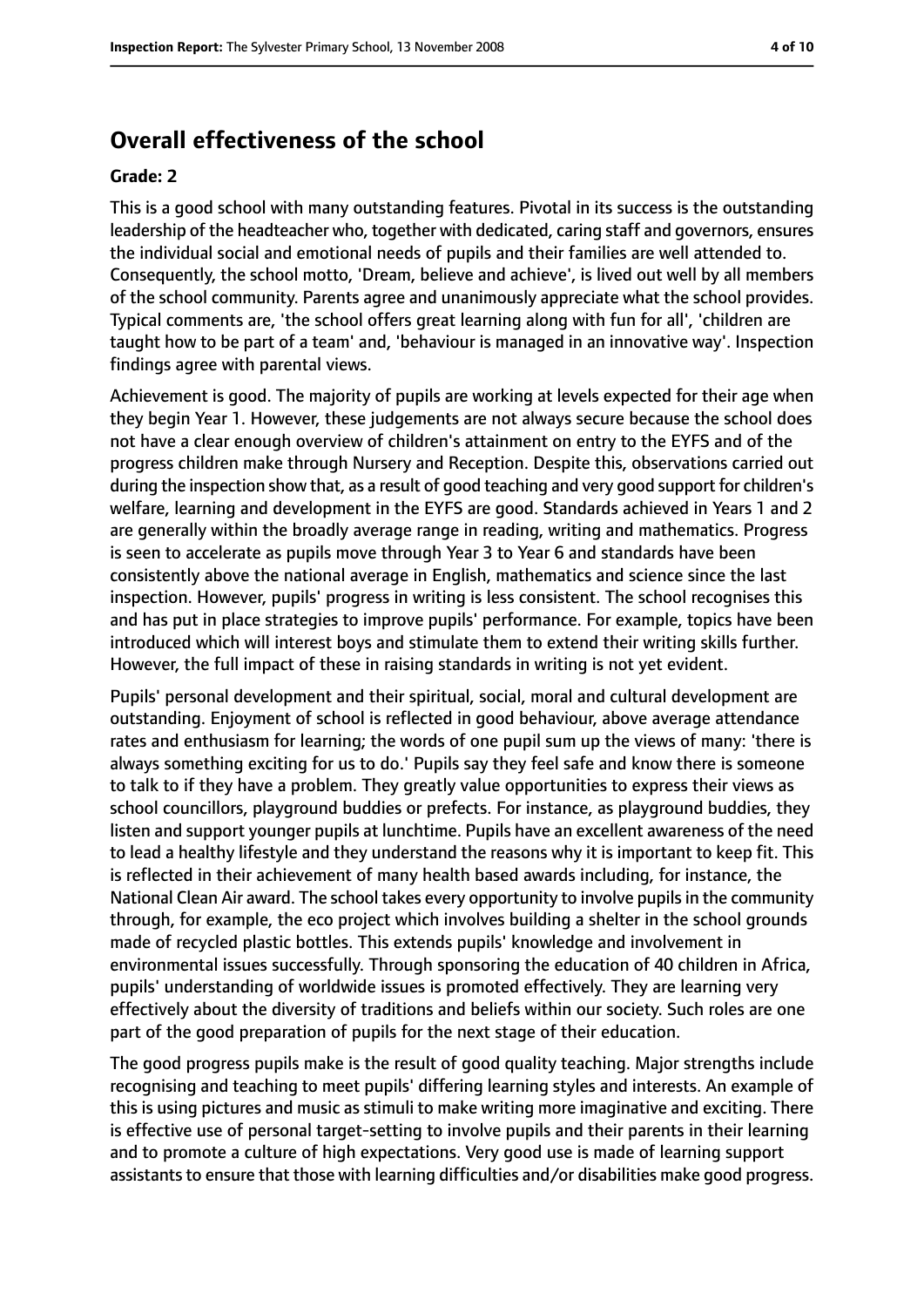In spite of these strengths, the impact of programmes introduced to raise standards in writing for all pupils has not been fully realised.

The curriculum is good with outstanding elements. A particular strength is the creative skills-based focus which is being used imaginatively to link subjects together and helps pupils to apply their skills and knowledge across a range of areas of learning. For example, pupils link information and communication technology, science and mathematical skills with literacy skills to create vibrant, engaging work which supports the enjoyment of learning and also their academic development. The school would be the first to say that some of its exciting developments have yet to pay full dividends in raising standards in writing. There are excellent extra-curricular and enrichment opportunities to support work in the arts, sport and humanities as well asthe teaching of French and Spanish. The school does not miss an opportunity, through the excellent partnerships which it has established, to foster pupils' well-being, providing on site breakfast and after-school care provision, for example.

Staff promote an excellent 'can do' culture within the school. Consequently, care, guidance and support for pupils are outstanding. Procedures are in place to keep pupils safe and their general well-being is given high priority. For instance, opportunities to benefit from visits to the relaxation rooms or to meet with the highly skilled learning mentor are available for all pupils. Staff work very closely with outside agencies to ensure that specialist support is available to pupils when needed. Pupils' targets give them a clear focus for their learning. Self-assessment in lessons encourages them to be increasingly critical about the quality of their work and that of their classmates. Teachers' marking tells pupils what they have achieved in their work and what they need to do to improve effectively.

Leadership and management are good. The headteacher sets an extremely clear direction for school improvement. He is well supported by a skilled, enthusiastic acting deputy headteacher and creative curriculum leader. Subject leaders are knowledgeable about their subject areas and feel their contributions to the general leadership and management of the school are really valued by governors and senior leaders. A robust system for tracking pupils' progress is in place and this is being used by staff to plot progress and plan future learning. A system of tracking pupils' social and emotional aspects of learning is exceptionally well developed by the learning mentor, supporting pupils' outstanding personal development, pastoral care and guidance. However, tracking and analysis of the academic progress pupils make towards set targets are not carried out frequently enough by subject leaders to ensure that all pupils reach their potential, particularly in writing. Governors are supportive, know the school well and help set and meet challenging targets. They have close links with subject leaders and are not afraid to ask challenging questions of the headteacher and staff. As such, the school has made good progress since the last inspection, provides good value for money and is well placed to improve further.

#### **Effectiveness of the Early Years Foundation Stage**

#### **Grade: 2**

Children begin Nursery with skills which are below those typical for their age and particularly so in their social and communication skills. Recently improved play-based Nursery and Reception provision ensures that children quickly develop a real interest and enjoyment in learning. As a result of good quality teaching and excellent support for children's welfare, children make good progress in all areas of learning. Staff plan many opportunities which help children learn to get along together, for example, sharing at snack time. Consequently, children grow in confidence and independence; as a result, their personal development is outstanding. Staff, following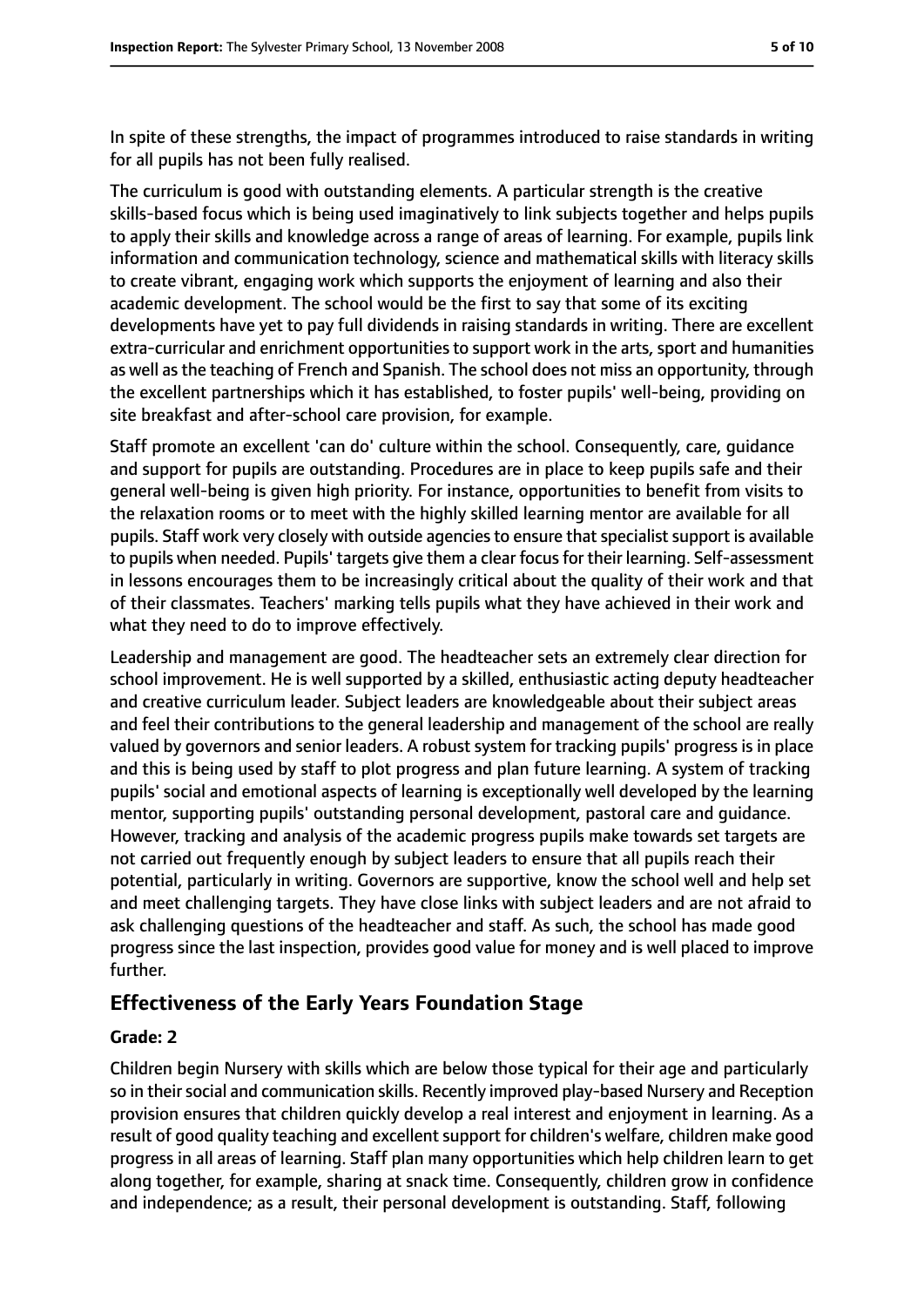recent EYFS guidance, give high priority to the use of exciting role play experiences, both within and outside the classroom which set children's imaginations alight. This is developed more successfully in the Nursery than Reception because there is a limited outdoor environment accessible to Reception. However, the school has plans in hand to remedy this. Staff work closely together and establish excellent links with parents who say they appreciate the excellent care their children receive. By the time they start Year 1, most children are working within the goals expected for their age. Leadership and management in the EYFS are satisfactory. This is because, although individual teachers carry out observations of children's progress on a regular basis, the management does not have a clear enough overview of children's attainment on entry or of the progress children make through the EYFS to ensure all achieve their potential.

#### **What the school should do to improve further**

- Raise standards further in writing for all pupils.
- Develop a clearer picture of children's attainment on entry and of the progress they make through the Early Years Foundation Stage.
- Increase the frequency of tracking and analysis of pupils' progress by subject leaders to ensure all pupils reach their potential.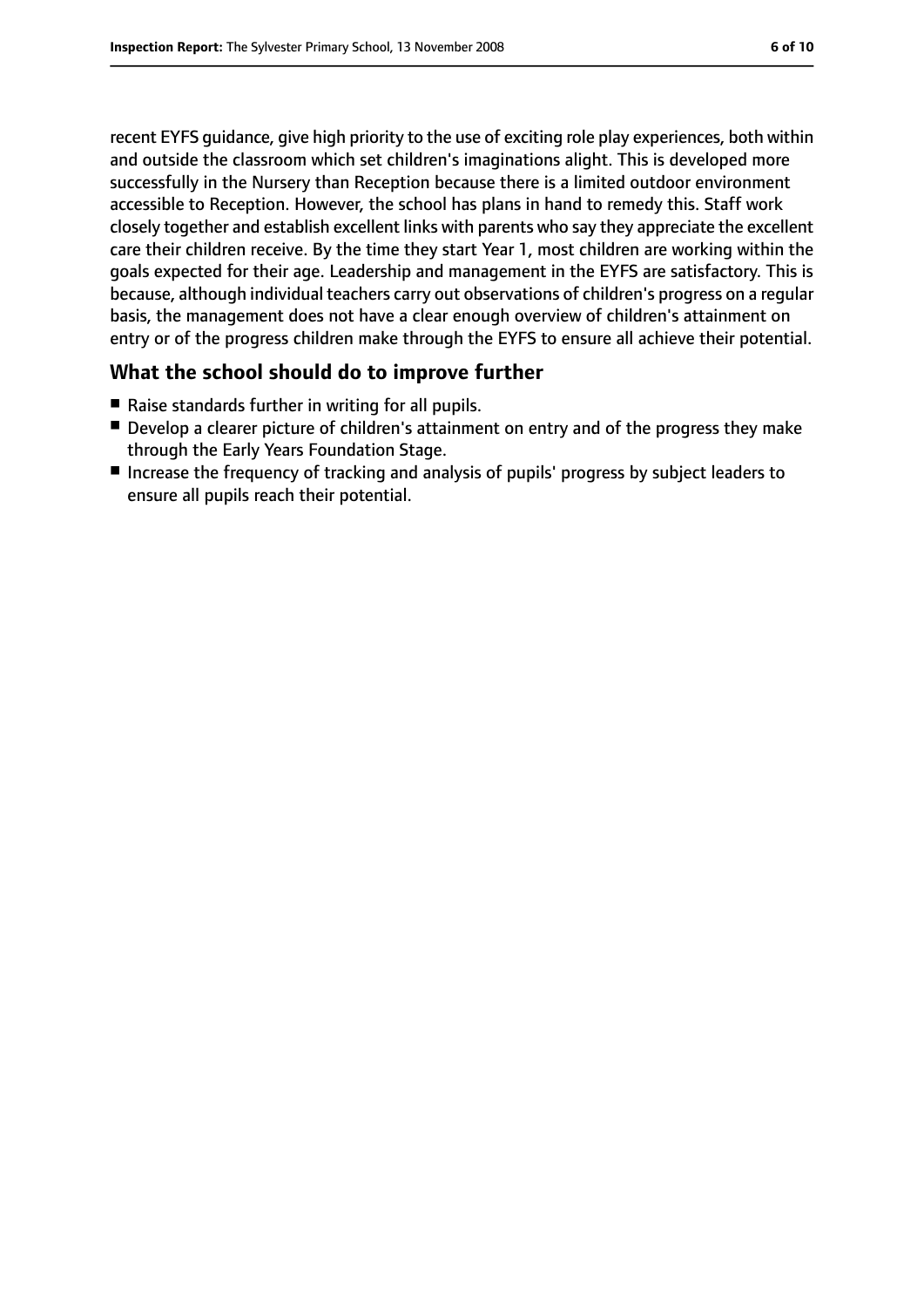**Any complaints about the inspection or the report should be made following the procedures set out in the guidance 'Complaints about school inspection', which is available from Ofsted's website: www.ofsted.gov.uk.**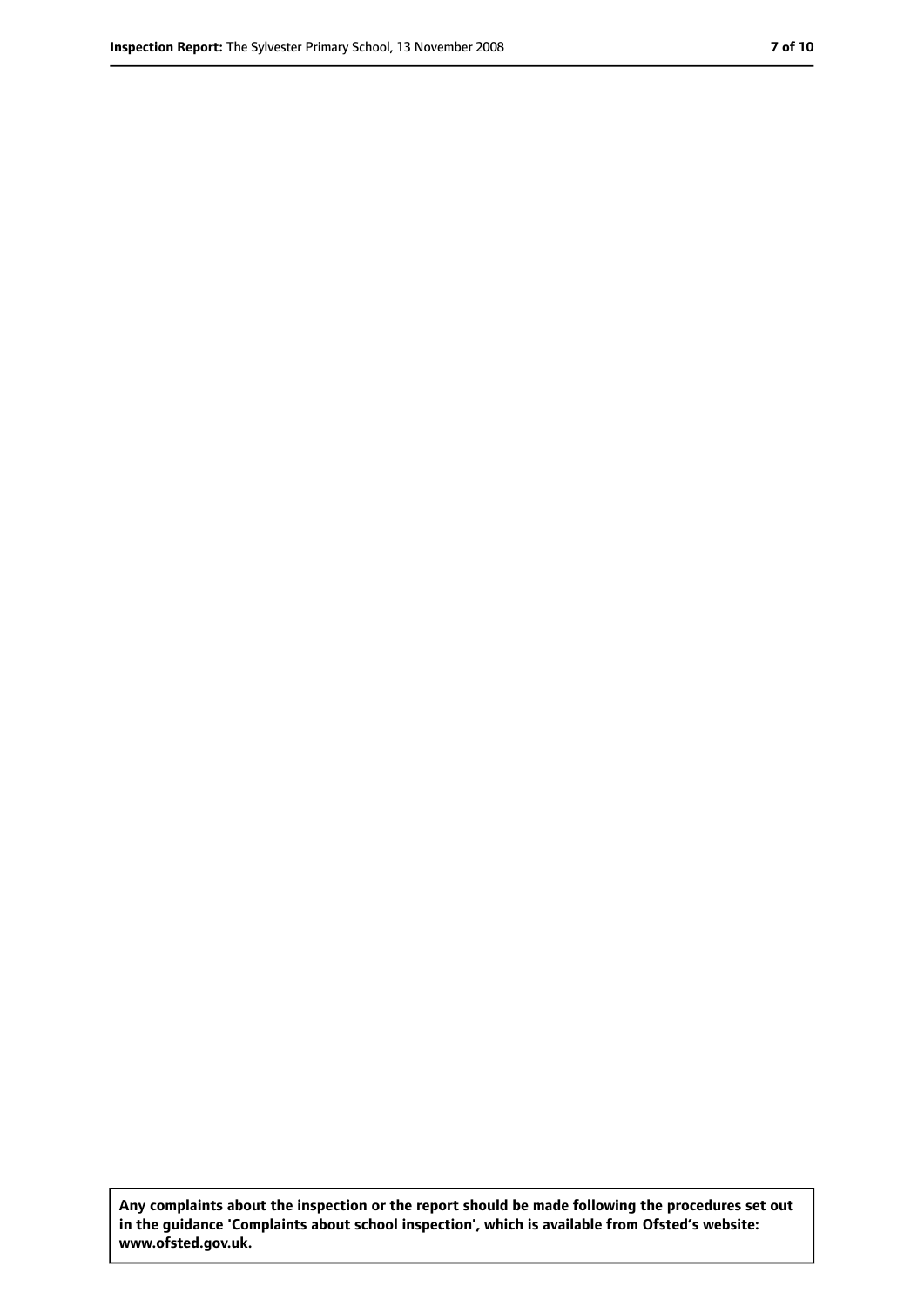# **Inspection judgements**

| Key to judgements: grade 1 is outstanding, grade 2 good, grade 3 satisfactory, and | <b>School</b>  |
|------------------------------------------------------------------------------------|----------------|
| arade 4 inadequate                                                                 | <b>Overall</b> |

#### **Overall effectiveness**

| How effective, efficient and inclusive is the provision of<br>education, integrated care and any extended services in meeting the<br>needs of learners? |     |
|---------------------------------------------------------------------------------------------------------------------------------------------------------|-----|
| Effective steps have been taken to promote improvement since the last<br>inspection                                                                     | Yes |
| How well does the school work in partnership with others to promote learners'<br>well being?                                                            |     |
| The capacity to make any necessary improvements                                                                                                         |     |

## **Effectiveness of the Early Years Foundation Stage**

| How effective is the provision in meeting the needs of children in the<br><b>EYFS?</b>       |  |
|----------------------------------------------------------------------------------------------|--|
| How well do children in the EYFS achieve?                                                    |  |
| How good are the overall personal development and well-being of the children<br>in the EYFS? |  |
| How effectively are children in the EYFS helped to learn and develop?                        |  |
| How effectively is the welfare of children in the EYFS promoted?                             |  |
| How effectively is provision in the EYFS led and managed?                                    |  |

#### **Achievement and standards**

| How well do learners achieve?                                                                               |  |
|-------------------------------------------------------------------------------------------------------------|--|
| The standards <sup>1</sup> reached by learners                                                              |  |
| How well learners make progress, taking account of any significant variations<br>between groups of learners |  |
| How well learners with learning difficulties and/or disabilities make progress                              |  |

#### **Annex A**

<sup>&</sup>lt;sup>1</sup>Grade 1 - Exceptionally and consistently high; Grade 2 - Generally above average with none significantly below average; Grade 3 - Broadly average to below average; Grade 4 - Exceptionally low.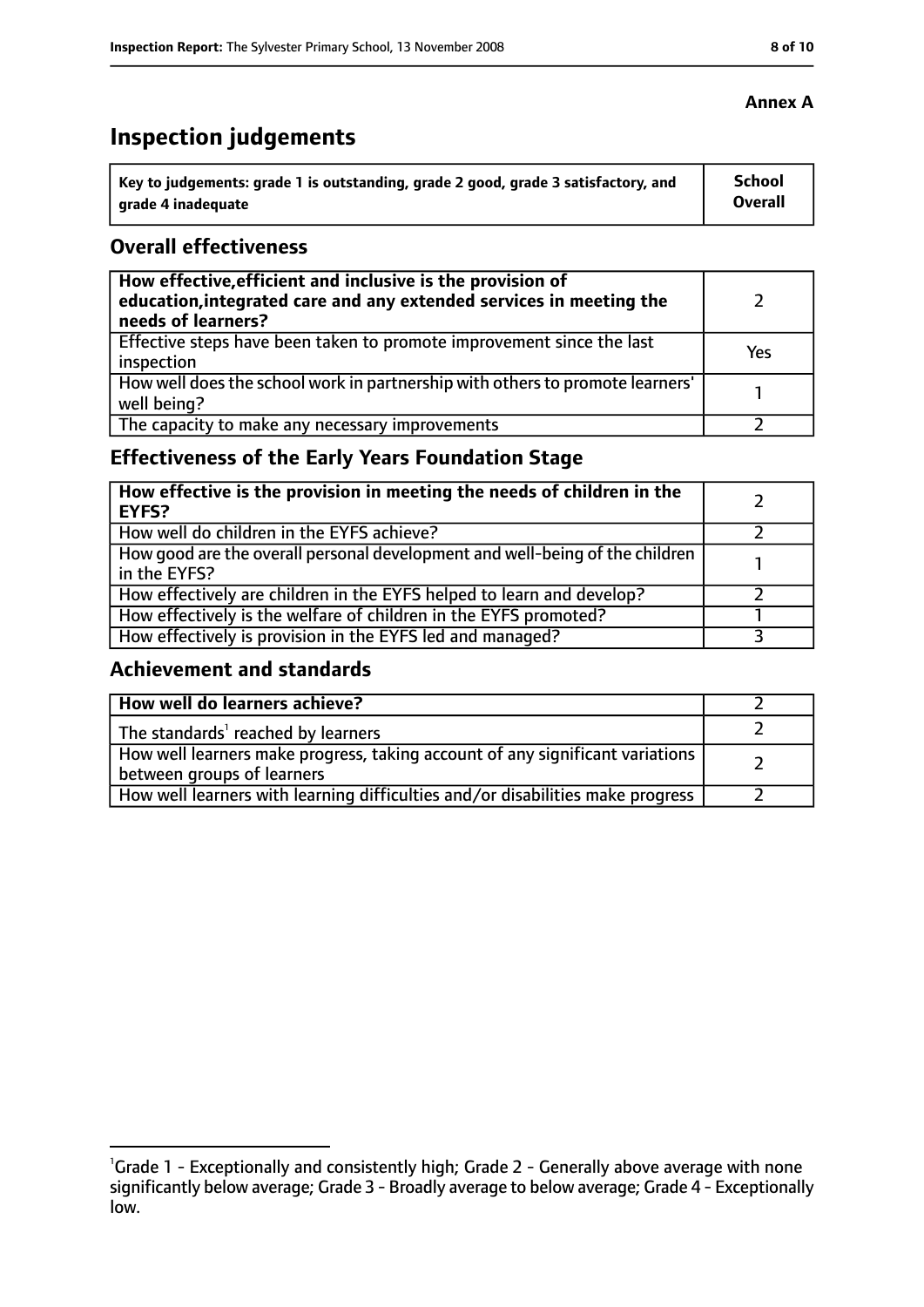## **Personal development and well-being**

| How good are the overall personal development and well-being of the<br>learners?                                 |  |
|------------------------------------------------------------------------------------------------------------------|--|
| The extent of learners' spiritual, moral, social and cultural development                                        |  |
| The extent to which learners adopt healthy lifestyles                                                            |  |
| The extent to which learners adopt safe practices                                                                |  |
| The extent to which learners enjoy their education                                                               |  |
| The attendance of learners                                                                                       |  |
| The behaviour of learners                                                                                        |  |
| The extent to which learners make a positive contribution to the community                                       |  |
| How well learners develop workplace and other skills that will contribute to<br>their future economic well-being |  |

# **The quality of provision**

| How effective are teaching and learning in meeting the full range of<br>learners' needs?              |  |
|-------------------------------------------------------------------------------------------------------|--|
| How well do the curriculum and other activities meet the range of needs and<br>interests of learners? |  |
| How well are learners cared for, quided and supported?                                                |  |

## **Leadership and management**

| How effective are leadership and management in raising achievement<br>and supporting all learners?                                              |     |
|-------------------------------------------------------------------------------------------------------------------------------------------------|-----|
| How effectively leaders and managers at all levels set clear direction leading<br>to improvement and promote high quality of care and education |     |
| How effectively leaders and managers use challenging targets to raise standards                                                                 |     |
| The effectiveness of the school's self-evaluation                                                                                               |     |
| How well equality of opportunity is promoted and discrimination eliminated                                                                      |     |
| How well does the school contribute to community cohesion?                                                                                      |     |
| How effectively and efficiently resources, including staff, are deployed to<br>achieve value for money                                          |     |
| The extent to which governors and other supervisory boards discharge their<br>responsibilities                                                  |     |
| Do procedures for safeguarding learners meet current government<br>requirements?                                                                | Yes |
| Does this school require special measures?                                                                                                      | No  |
| Does this school require a notice to improve?                                                                                                   | No  |